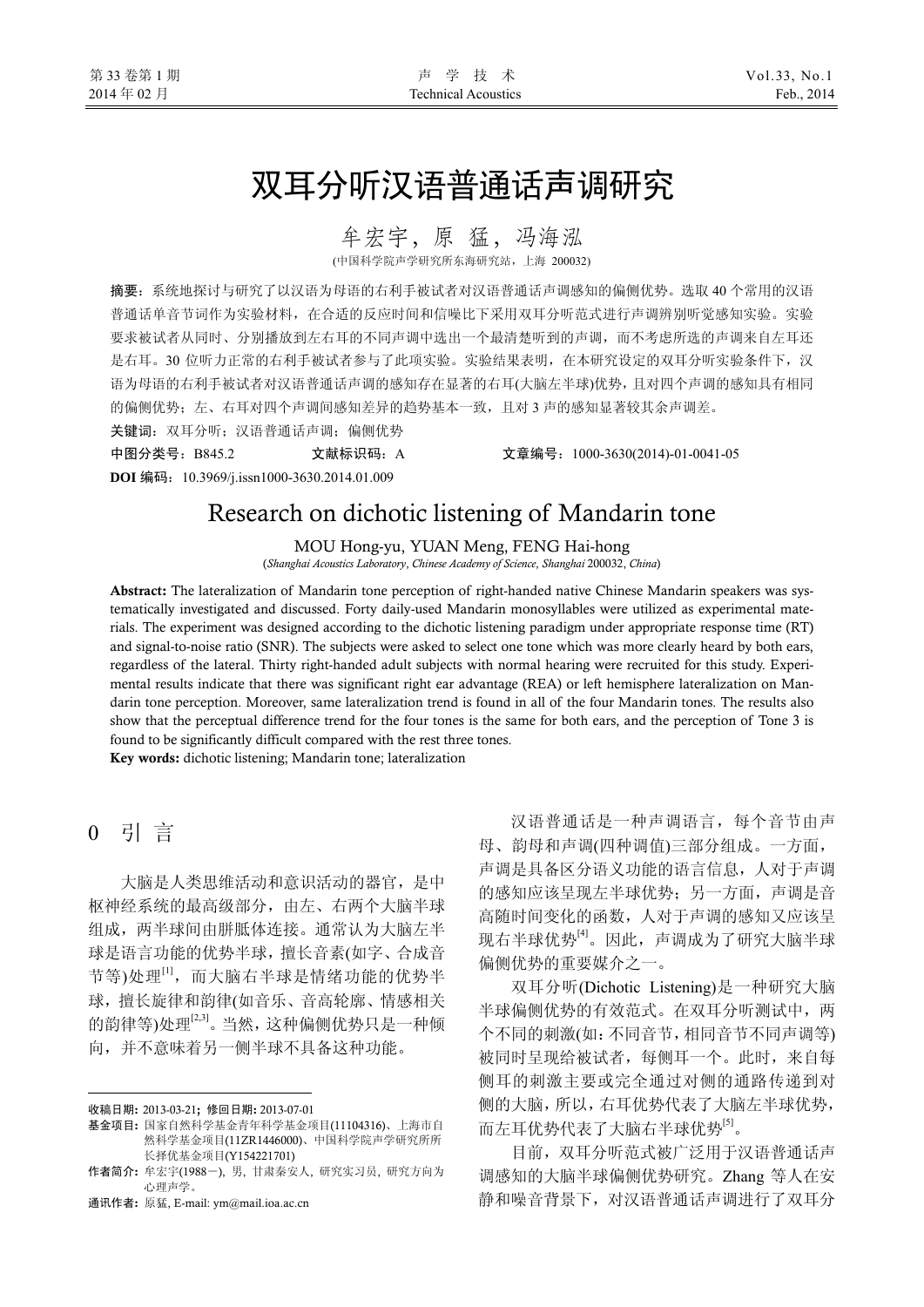听研究,发现两耳对汉语普通话声调感知没有差 别,单耳优势不明显<sup>[6,7]</sup>。Baudoin-Chial 对汉语普 通话声调的双耳分听研究,发现汉语普通话声调感 知没有显著的单耳优势<sup>[8]</sup>。杨玉芳<sup>[9]</sup>的实验也得到 了类似的结果。Wang Y 等人对汉语普通话声调进 行的双耳分听研究,通过在刺激中添加高斯白噪声 和缩短反应时间的方式,使被试者的错误率达到 35%左右,结果发现汉语普通话声调感知存在右耳 优势[10]。刘丽等人在一项双耳分听汉语普通话声调 的研究中,也发现了右耳优势[11]。由此可见,双耳 分听汉语普通话声调研究的结果并不一致,有待进 一步的研究。

本文的目的是系统地探讨与研究以汉语为母 语的右利手被试者对声调感知的偏侧优势。选取 40 个常用的汉语普通话单音节词作为刺激声,并选择 合适的反应时间(Response Time, RT)和信噪比 (Signal-to-Noise Ratio, SNR)作为实验参数。实验设 计了双耳分听汉语普通话声调测试。测试中,相同 音节不同声调的两个刺激被同时分别呈现给被试 者的双耳,要求被试者选出一个最清楚听到的声 调,而不考虑所选的声调来自左耳还是右耳。30 位 听力正常的右利手被试者参与了测试。对实验结果 进行全面地分析,探讨了汉语为母语的右利手被试 者对汉语普通话声调感知的偏侧优势,以及不同声 调之间的感知差异。

## 1 实验设计

#### 1.1 实验对象和测试环境

30 位在校大学生或研究生,男女各 15 名,平 均年龄 24 岁(范围 21~26 岁)。均为右利手(根据中 国人的利手分类标准[12]判定),听力正常(纯音测听 听阈≤20 dB HL), 无听力或言语障碍史。所有被试 者在实验前均被充分告知实验内容,签署知情同意 书,并在实验结束后获得测试补贴。

为完成实验, 我们开发了基于 VC++的测试软 件,保证被试者在计算机上完成全部测试,测试界 面如图 1 所示。

所有测试都在本底噪声为小于 30 dBA SPL 的 测听室内进行,采用 TASCAM US-144 MKII 型外 置声卡,被试者佩戴插入式耳机(E.A.R. Tone 3A) 进行测试。利用耦合腔和声级计对耳机输出进行校 准,保证输出声压级在 65±2 dBA。被试者只需要 在测试软件每次放完一对测听信号后,在规定的反 应时间内通过按键做出选择。

### 1.2 实验材料和测听信号

根据汉语普通话元音的共振峰分布情况和清 辅音的声学数据表[13],挑选 40 个汉语普通话单音 节词。包含 10 个不同的音节,每个音节与 4 个不 同的声调组成相应单字。实验材料如表 1 所示。



Fig.1 Testing interface

实验材料由一位普通话标准的女性说话人在 安静的录音室内录制完成,每个目标单音节词的发 音都被录制为一个单独的音频文件,文件为 16 bit PCM 编码格式,采样率为 44.1 kHz。为保证双耳分 听测试时左右耳听到声音强度和时间长度保持一 致,将所有信号的均方根值(Root Mean Square, RMS)调整为相同值,每个音节的四个不同声调的 时间长度进行归一化。

|                                          |                | 实验材料<br>表 1    |                |                |
|------------------------------------------|----------------|----------------|----------------|----------------|
| <b>Experimental materials</b><br>Table 1 |                |                |                |                |
| 音节                                       | T <sub>1</sub> | T <sub>2</sub> | T <sub>3</sub> | T <sub>4</sub> |
| bo                                       | 波              | 博              | 跛              | 簸              |
| tu                                       | 禿              | 图              | $\pm$          | 兔              |
| ke                                       | 科              | 壳              | 渴              | 课              |
| . .<br>$_{\rm J1}$                       | 鸡              | 及              | 几              | 计              |
| fa                                       | 发              | 罚              | 法              | 发              |
| han                                      | 酣              | 含              | 喊              | 汉              |
| cun                                      | 村              | 存              | 忖              | ᆟ              |
| sheng                                    | 声              | 绳              | 省              | 圣              |
| qing                                     | 青              | 情              | 请              | 庆              |
| chong                                    | 充              | 虫              | 宠              | 冲              |

T1~T4:汉语普通话声调中的 1~4 声

相同音节的不同声调两两组成双耳分听的 12 个测听对,共 120 对(10 音节×12 测听对)测听信号。 为避免"天花板效应",对纯净语音信号线性加入 平均语谱噪声(Averaged Speech-Spectrum-Shaped Noise)。

### 1.3 参数选择

实验涉及答题反应时间(RT)和信噪比(SNR)两 个参数的选择。在开展正式实验前,对 3 位被试者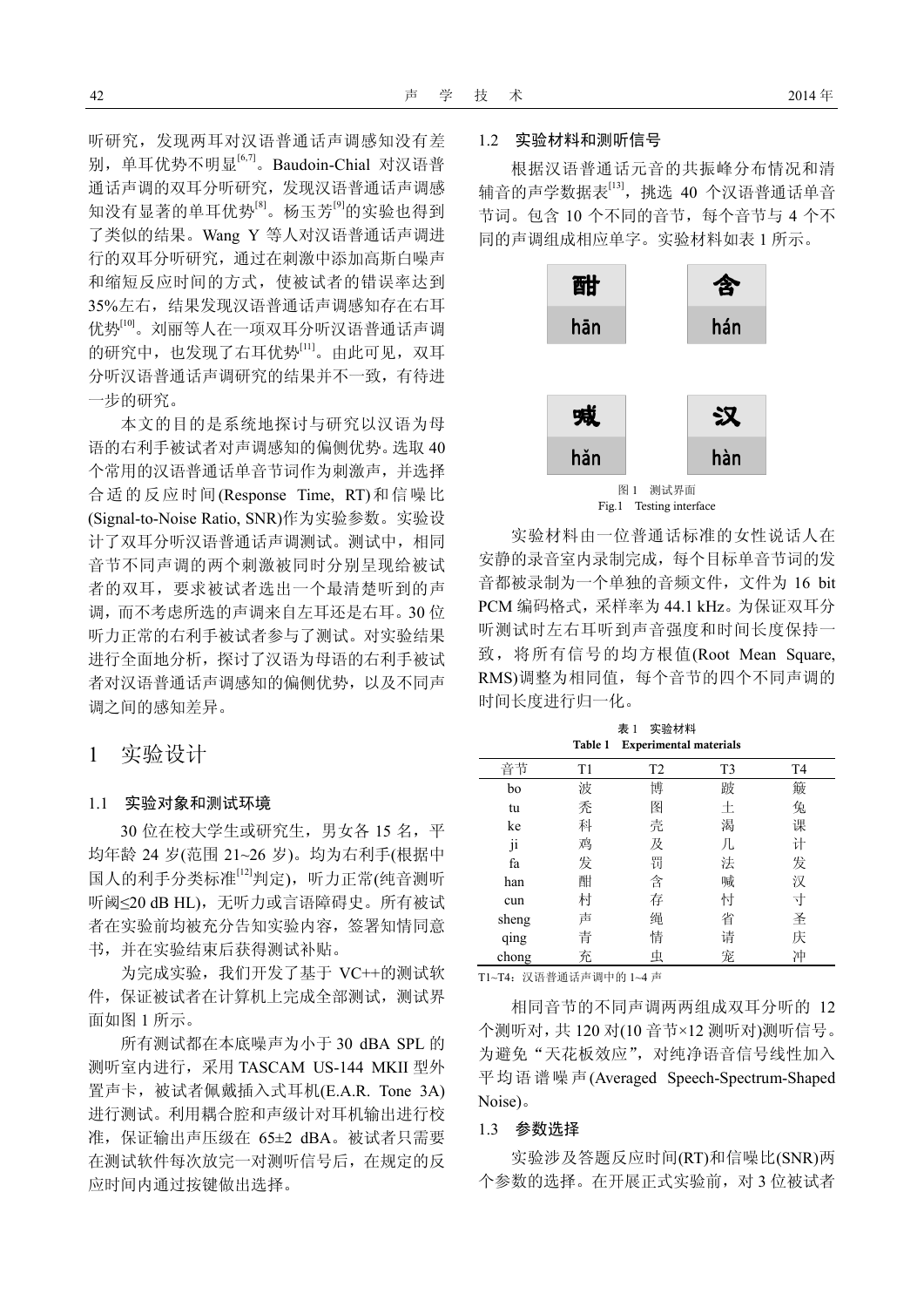进行参数选择实验(在正式实验中不包含此 3 人)。 此实验采用与正式实验类似的测试步骤,但要求被 试者分别选出左耳和右耳听到的声调,且对左右耳 的选择顺序不做限制,由被试者自由选择,但减少 题目数量(20 题)。首先在安静情况下,选取 *RT*=1~ 3s 进行测试, 最终在保证测试数据可靠性(选择率 90%以上)的前提下,选取 *RT*=2 s;然后在 *RT*=2 s 条 件下,选取不同的信噪比进行测试,并最终选取 *SNR*=−12 dB(错误率≈35%)。

1.4 实验流程

本研究双耳分听实验中,两个相同音节不同声 调的刺激信号被同时分别呈现给被试者的双耳。正 式实验时,要求被试者每次只选出一个最清楚听到 的声调,而不需要考虑所选的声调来自左耳还是右 耳,并通过键盘上的四个按键进行选择。

在正式实验前,每位被试者均需进行 10~15min 的预测试以熟悉实验材料和实验流程。预测试筛选 声调辨别能力在 75%以上的被试者参与正式实验。 正式实验 120 道实验题目的播放顺序随机产生,被 试者根据实验要求进行按键选择。正式实验结束 后,被试者将不被告知实验结果,每位被试者需测 试 10min 左右。

## 2 实验结果

表 2 为 30 位被试者的实验结果,表明了每位 被试者的声调选择情况。

本实验采用计算正确选出左耳、右耳声调率来 对结果进行分析。整体来看,正确选出右耳声调率 (*R*RE)的平均值大于正确选出左耳声调率(*R*LE)的平 均值,且 70%的被试者选择右耳声调大于选择左耳 声调,由此可见被试者更多地选择了来自右耳的声调。

采用 STATISTICA 6.0 软件中的重复测量方差 分析法(Repeated Measures ANOVA)对表2中实验结 果数据进行统计分析,实验结果的耳侧间差异统计 如图 2 所示。

结果显示,耳侧因素对结果有显著的影响 ([F(1,29)=5.4633,*p*=0.0265])。这表明,在本研究 设定的双耳分听实验条件下,发现汉语为母语的右 利手被试者对汉语普通话声调的感知存在显著的 右耳(大脑左半球)优势。

# 3 分析与讨论

将实验结果数据按声调分别统计左、右耳正确

表 2 实验结果 Table 2 Experimental results

| 序号                      | 性别  | $R_{\rm LE}/\%$ | $R_{\rm{RE}}$ /% | $R_{\text{RE}}-R_{\text{LE}}/2/6$ |
|-------------------------|-----|-----------------|------------------|-----------------------------------|
| $\mathbf{1}$            | 男   | 16.7            | 71.7             | 55.0                              |
| $\overline{\mathbf{c}}$ | 男   | 26.7            | 64.2             | 37.5                              |
| 3                       | 男   | 30.0            | 66.7             | 36.7                              |
| $\overline{4}$          | 男   | 35.8            | 59.2             | 23.4                              |
| 5                       | 男   | 35.0            | 57.5             | 22.5                              |
| 6                       | 女   | 28.3            | 50.0             | 21.7                              |
| $\overline{7}$          | 女   | 35.0            | 56.7             | 21.7                              |
| 8                       | 女   | 36.7            | 55.0             | 18.3                              |
| 9                       | 男   | 37.5            | 55.0             | 17.5                              |
| 10                      | 男   | 39.2            | 53.3             | 14.1                              |
| 11                      | 男   | 36.7            | 50.8             | 14.1                              |
| 12                      | 男   | 39.2            | 52.5             | 13.3                              |
| 13                      | 男   | 33.3            | 45.8             | 12.5                              |
| 14                      | 男   | 40.8            | 51.7             | 10.9                              |
| 15                      | 女   | 37.5            | 46.7             | 9.2                               |
| 16                      | 女   | 39.2            | 47.5             | 8.3                               |
| 17                      | 女   | 45.0            | 52.5             | 7.5                               |
| 18                      | 女   | 40.8            | 46.7             | 5.9                               |
| 19                      | 女   | 43.3            | 48.3             | 5.0                               |
| 20                      | 女   | 40.8            | 43.3             | 2.5                               |
| 21                      | 男   | 45.8            | 48.3             | 2.5                               |
| 22                      | 男   | 45.8            | 45.0             | $-0.8$                            |
| 23                      | 男   | 42.5            | 40.0             | $-2.5$                            |
| 24                      | 女   | 46.7            | 42.5             | $-4.2$                            |
| 25                      | 女   | 46.7            | 39.2             | $-7.5$                            |
| 26                      | 女   | 55.8            | 40.8             | $-15.0$                           |
| 27                      | 男   | 50.8            | 35.0             | $-15.8$                           |
| 28                      | 女   | 52.5            | 34.2             | $-18.3$                           |
| 29                      | 女   | 58.3            | 32.5             | $-25.8$                           |
| 30                      | 女   | 62.5            | 31.7             | $-30.8$                           |
|                         | 平均值 | 40.8            | 48.8             | 8.0                               |
|                         | 标准差 | 9.6             | 9.8              | 18.7                              |

*R*LE:正确选出左耳声调率;*R*RE:正确选出右耳声调率; 注:序号和被试者参与实验的顺序无关。



Fig.2 Statistics of the difference between ear sides (Vertical bars denote 0.95 confidence intervals)

选出率。采用 STATISTICA 6.0 软件中的重复测量 方差分析法(Repeated Measures ANOVA)对实验结 果数据按声调进行统计分析,实验结果的耳侧和声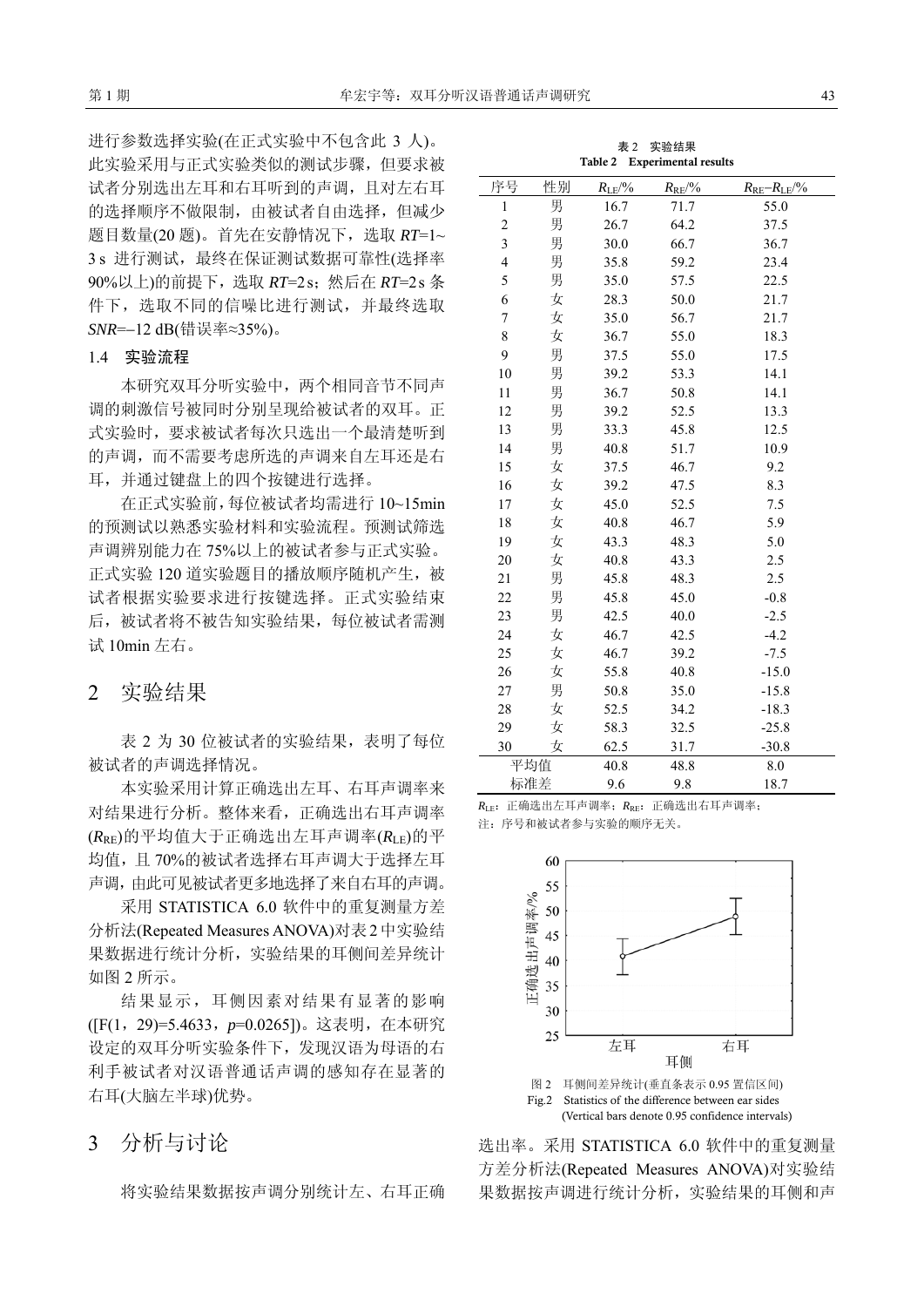调作为联合因素统计如图 3 所示。其中,T1~T4 分 别代表 1~4 声调。

结果显示,耳侧作为单独影响因素对整体结果 有显著影响([F(1,29)=5.4484,*p*=0.0267]);声调作 为单独影响因素对整体结果无显著影响(JF(3,87)= 2.1401,*p*=0.1009]);耳侧和声调的联合作用因素对 整体结果亦无显著影响([F(3,87)=0.8633,*p*= 0.4633])。



图 3 耳侧和声调作为联合因素统计(垂直条表示 0.95 置信区间) Fig.3 Statistics with ear sides and tones as combined factors (Vertical bars denote 0.95 confidence intervals)

#### 3.1 不同声调的偏侧优势

从图 3 可见, 四个声调(T1~T4)正确选出右耳 声调率均大于正确选出左耳声调率。事后分析 (Post-hoc, Fisher LSD)结果如表 3 所示, 结果显示, 四个声调均存在显著的耳侧间差异(*p*<0.05)。这表 明,在本研究设定的双耳分听实验条件下,发现汉 语为母语的右利手被试者对汉语普通话四个声调 的感知均存在显著的右耳(大脑左半球)优势。

|    | 表 3 事后分析不同声调的耳侧间差异 p 值<br>Table 3 Post-hoc p value of the difference between ear sides of dif-<br>ferent tones |    |    |  |  |
|----|----------------------------------------------------------------------------------------------------------------|----|----|--|--|
| T1 | T?                                                                                                             | т٦ | T4 |  |  |
|    |                                                                                                                |    |    |  |  |

| 0.0002 | 0.0000                 | 0.0001 | 0.0000 |
|--------|------------------------|--------|--------|
|        | T1~T4: 汉语普通话声调中的 1~4 声 |        |        |

上述结果与前人的一些双耳分听汉语普通话 声调研究(如: Wang Y., 2001<sup>[10]</sup>; 刘丽, 2004<sup>[11]</sup>等) 得到的结果一致,而与另一些研究(如: Baudoin-Chial, 1986<sup>[8]</sup>; 杨玉芳, 1991<sup>[9]</sup>等) 得到的结果不 同。Wang Y<sup>[10]</sup>指出 Baudoin-Chial<sup>[8]</sup>和杨玉芳<sup>[9]</sup>等研 究中可能存在"天花板效应",故而未发现偏侧优 势。本研究结果表明,汉语普通话声调感知的确呈 现出显著的右耳(大脑左半球)优势,而且对四个声 调的感知具有相同的偏侧优势。

此外,从实验结果数据来看,30 位被试者中有 9 位呈现左耳优势,这表明尽管大脑左半球对汉语 普通话声调的感知占优势地位,但大脑右半球也参 与了声调信息的处理。

### 3.2 不同耳侧的声调间差异

此外,从图 3 亦可见,左耳和右耳对四个声调 (T1~T4)感知的声调间差异趋势基本一致,且无论 左、右耳,正确选出 3 声(T3)率均低于其余 3 个声 调(T1、T2、T4)。可见,在对汉语普通话声调的感 知中,对 3 声(T3)的感知难于其余声调。

事后分析(Post-hoc, Fisher LSD)结果显示, 左 耳对四个声调感知存在统计学显著差异的为:T1 和 T3(*p*<0.05), T1 和 T4(*p*<0.05), T2 和 T3(*p*<0.05), T3 和 T4(*p*<0.05);右耳对四个声调感知存在显著差 异的包括:T1 和 T3(*p*<0.05),T2 和 T3(*p*<0.05), T3 和 T4(*p*<0.05)。这表明,在对汉语普通话声调的 感知中,无论是左耳还是右耳,对 3 声(T3)的感知 和对其余声调(T1、T2、T3)的感知存在显著的差异, 即对 3 声(T3)的感知显著难于其余声调。

上述结果与 Wang Y<sup>[10]</sup>得到的结果一致, 被试 者正确选出 3 声率远不及其它三个声调。导致上述 结果的原因可能有:(1) 尽管本研究中所有测听材 料的 RMS 均被调为一致, 但由于 3 声的基频(F0) 低于其余声调,所以导致 3 声听起来响度略小[14]; (2) 本研究中对每个音节的语音长度分别进行了归 一化,可能导致 3 声未达到预期的时长[15],不利于 被试者对 3 声的感知;(3) 从实验结果数据来看, 被试者容易将 3 声听(或判断)成 2 声也是一个重要 因素。

# 4 结 论

通过设计和实施双耳分听汉语普通话声调实 验,探讨和研究了汉语为母语的右利手被试者对声 调感知的偏侧优势。本研究表明,在本研究设定的 双耳分听实验条件下,汉语为母语的右利手被试者 对汉语普通话声调的感知存在显著的右耳(大脑左 半球)优势,且对四个声调的感知具有相同的偏侧优 势;左、右耳对四个声调间感知差异的趋势基本一 致,且对 3 声的感知显著较其余声调差。

致谢: 衷心感谢参与实验的全部被试者。感谢 对本文早期版本提出宝贵意见的中国科学院声学 研究所东海研究站仿生耳与声音技术实验室的同 事们,其中特别感谢孟庆林、范雪莉、赵建平。

#### 文献

[1] Kimura D. Cerebral dominance and the perception of verbal sti-